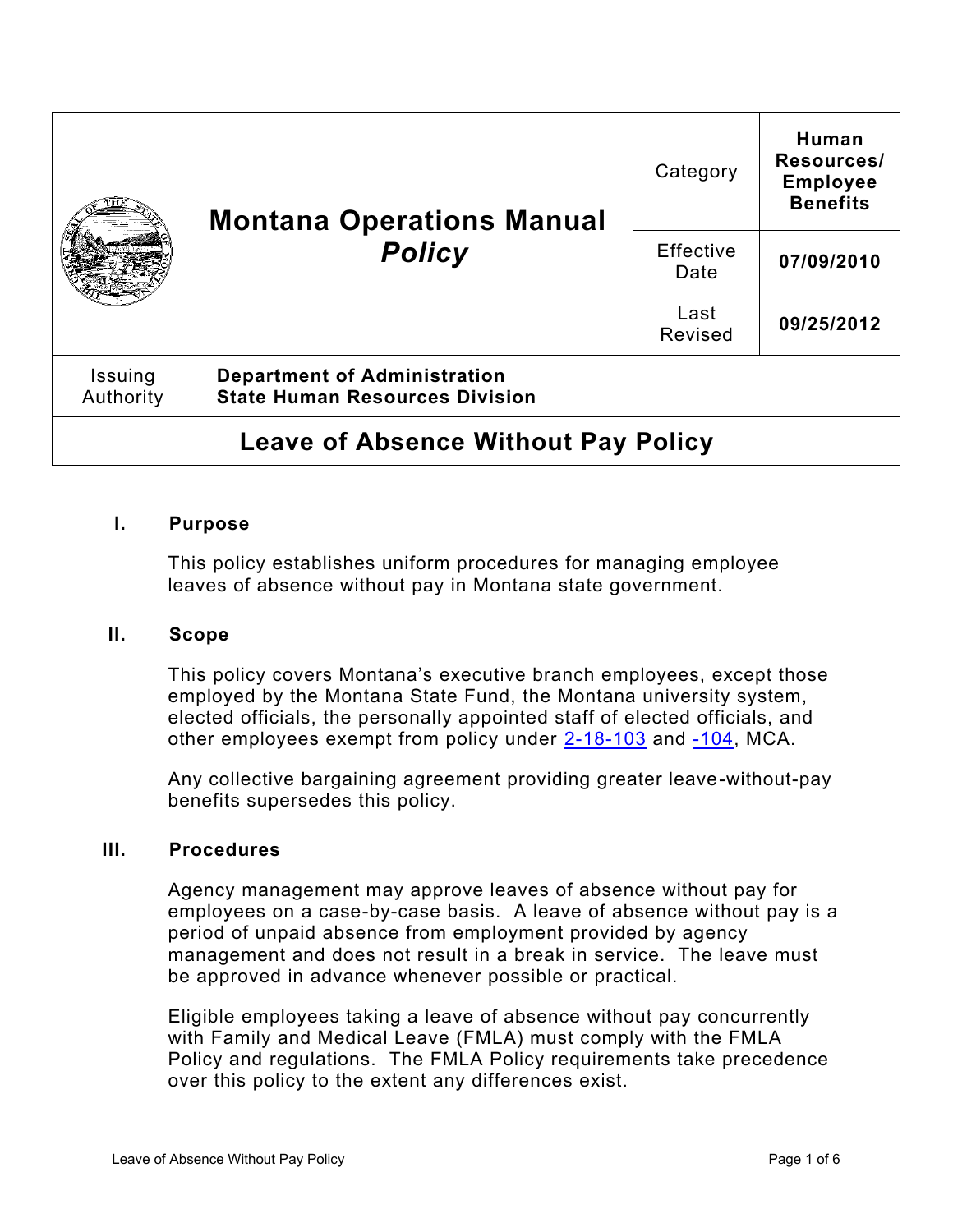# **A. Requests for Leave**

- 1. A leave of absence without pay is usually requested when an employee has exhausted all applicable leave balances and requests to be absent from work for personal reasons. Employees must request a leave of absence without pay in compliance with procedures established by their employing agency.
- 2. Agency management may require an employee to use all appropriate accrued leave or compensatory time before approving a leave of absence without pay. However, agency management may not require an employee to exhaust annual vacation leave balances for reasons of illness unless the employee agrees [\(2-18-615,](https://leg.mt.gov/bills/mca/title_0020/chapter_0180/part_0060/section_0150/0020-0180-0060-0150.html) MCA).
- 3. In most cases, agency management may approve or deny the request for leave of absence without pay at its discretion. However, agency management must approve the request if the reason for leave is to serve in a public office, for qualifying military service, or for qualifying reasons under the FMLA or ADA as required by applicable policies and statutes.
- 4. Agency management must approve leave for purposes of serving in an elected or appointed public office up to a maximum of 180 days annually [\(39-2-104,](https://leg.mt.gov/bills/mca/title_0390/chapter_0020/part_0010/section_0040/0390-0020-0010-0040.html) MCA).
- 5. Employees ordered to state-active duty are entitled to a leave of absence from employment during the period of state-active duty. A leave of absence for state-active duty may not be deducted from sick leave, vacation leave, military leave, or other paid-leave balances unless requested by the employee [\(10-1-1006,](https://leg.mt.gov/bills/mca/title_0100/chapter_0010/part_0100/section_0060/0100-0010-0100-0060.html) MCA).
- 6. Agency managers must provide reasonable accommodations for qualified employees with disabilities. Leave without pay may be a reasonable accommodation in some circumstances. An employee who requests leave because of a disability may be required to provide medical certification indicating the disabling condition requires a leave of absence. See the Reasonable Accommodation Policy (ARM [2.21.4101](http://www.mtrules.org/gateway/RuleNo.asp?RN=2%2E21%2E4101) et. Seq.) for further guidance.
- 7. Agency management must grant eligible employees FMLA leave for qualifying reasons outlined in the FMLA Policy. Employees taking FMLA who have available sick leave must use at least 20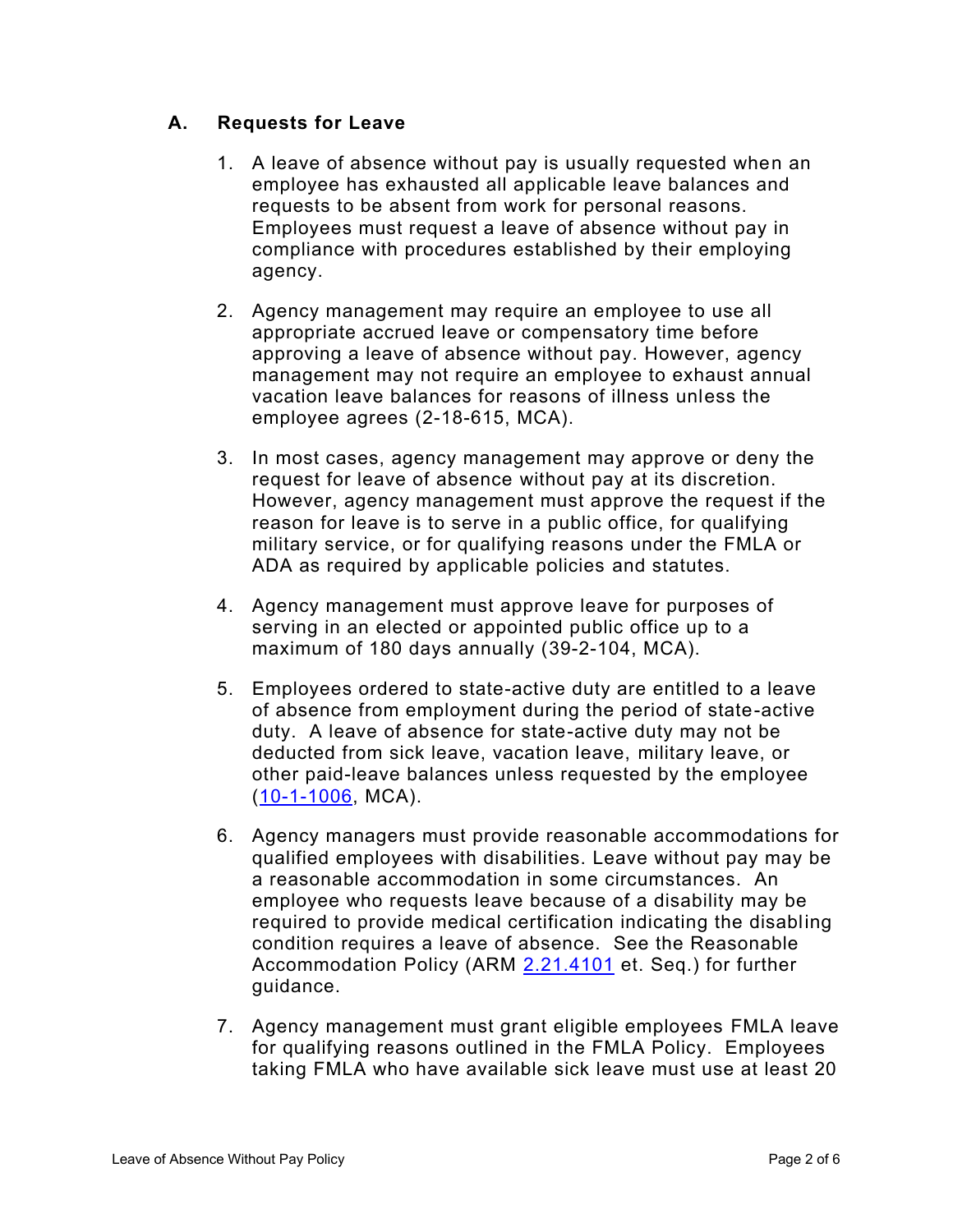hours of sick leave each week until exhausted before a leave of absence without pay may be approved.

- 8. Agency managers should not ask employees probing questions about an FMLA-qualifying event or ADA-reasonable accommodation request that may elicit genetic information about an employee or an employee's family members. See the Non-Discrimination EEO Policy (ARM [2.21.4001](http://www.mtrules.org/gateway/RuleNo.asp?RN=2%2E21%2E4001) et seq.) for further guidance.
- 9. GINA-notice requirements: Agency managers must include the safe-harbor language required by the GINA regulations on all certification requests. This language should also be included in any documentation addressed to a medical professional or the employee when any type of medical information is requested or may be disclosed.
- 10. Records or documents relating to the employee's or the employee's family's certifications shall be maintained as confidential medical records in separate files from the usual personnel files and maintained according to ADA and GINA confidentiality requirements. See the Employee Records Management Policy (ARM [2.21.6601 through -.6622\)](http://www.mtrules.org/gateway/Subchapterhome.asp?scn=2%2E21.66) for further guidance.

# **B. Approving Requests for Leave**

- 1. Agency management must establish procedures for considering employee requests for leaves of absence without pay.
- 2. When approving a leave of absence without pay, agency managers must consider the Americans with Disabilities Act and Family and Medical Leave Act requirements as well as previous precedence set by the agency for similarly situated employees and circumstances.
- 3. Management may also consider requests using a cost-benefit analysis, weighing both direct and indirect costs against benefits to the agency. Costs to the agency include loss of productivity, increase in overtime or compensatory time for other employees, hiring and training a temporary replacement, and the impact on the agency budget and customers. Benefits might include long-term retention, improved job performance, and improved morale following leave.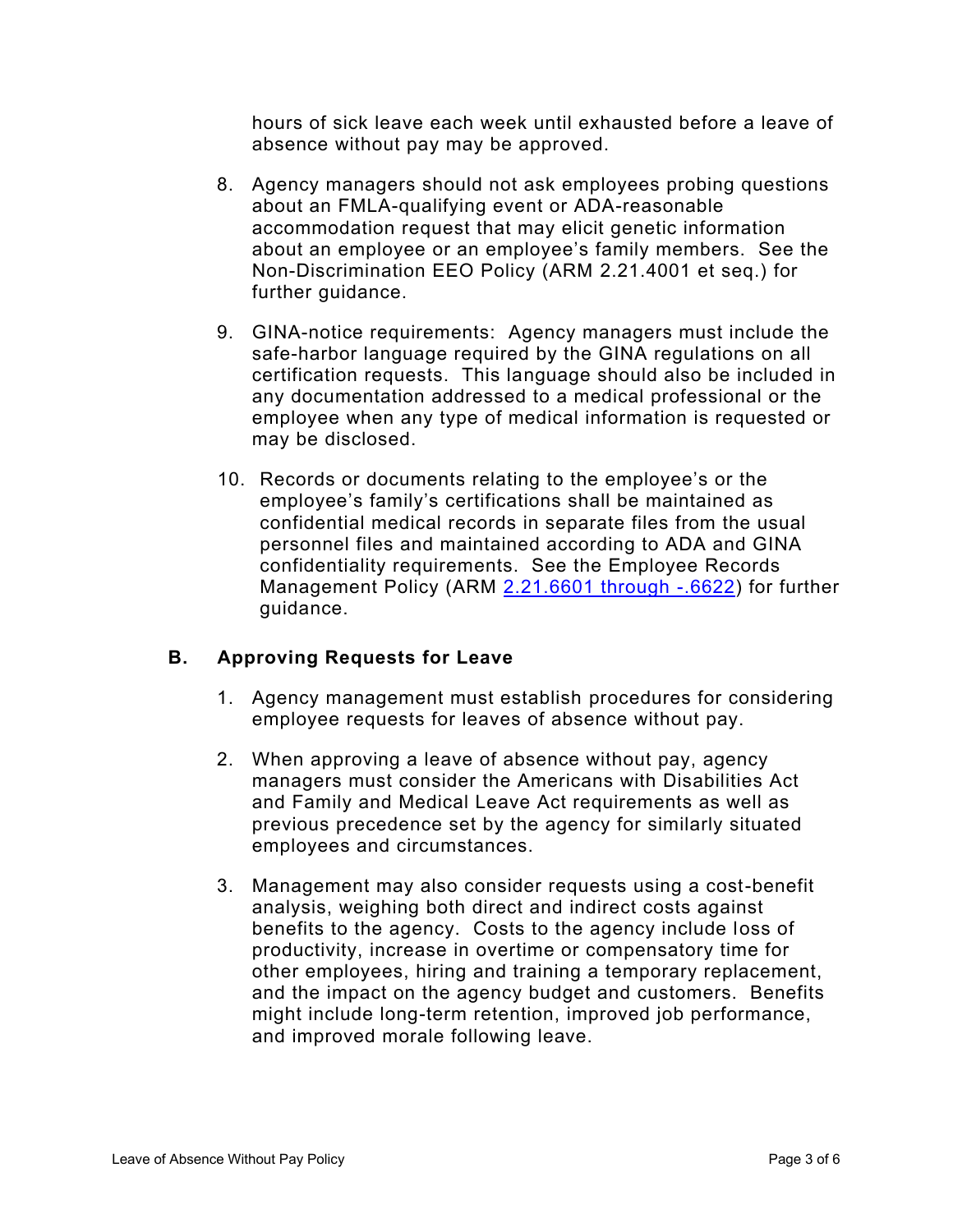# **C. Pay and Benefits**

- 1. An approved leave of absence without pay is not a break in service. Employees maintain their rate of pay and accruedleave and compensatory-time balances upon return to work.
- 2. Employees on leave of absence without pay do not accrue sick leave or annual vacation leave [\(2-18-611](https://leg.mt.gov/bills/mca/title_0020/chapter_0180/part_0060/section_0110/0020-0180-0060-0110.html) and [2-18-618,](https://leg.mt.gov/bills/mca/title_0020/chapter_0180/part_0060/section_0180/0020-0180-0060-0180.html) MCA).
- 3. Employees who return to a pay status from a leave of absence without pay the day after an observed holiday are not eligible to receive holiday benefits.
- 4. During approved leaves of absence without pay, employees may self-pay the state's share of insurance premiums for the employee group benefits plan for a total of 12 consecutive months. After that, employees are eligible to continue to selfpay insurance premiums under the [Consolidated Omnibus](http://www.dol.gov/dol/topic/health-plans/cobra.htm)  [Budget Reconciliation Act](http://www.dol.gov/dol/topic/health-plans/cobra.htm) (COBRA).
- 5. Agencies must continue to pay the state contribution for the group benefit plan for employees on an approved leaves of absence without pay for FMLA-qualifying reasons.

## **D. Reinstatement**

- 1. Agency management may establish a schedule of reinstatement rights for all employees on leaves of absence without pay based on the length of absence, or management may determine reinstatement rights on a case-by-case basis.
- 2. Agency management should inform employees in writing of their reinstatement rights and obligations at the time the leave is approved. A return-to-work date should be determined prior to leave commencing. Employees who fail to comply with the return-to-work requirement and do not arrange for an approved extension of leave may lose all reinstatement rights, and employment may be terminated.
- 3. Employees who take an approved leave of absence and have not completed their initial probationary period will not be required to begin a new probationary period. However, the agency may extend the probationary period by the length of the leave of absence.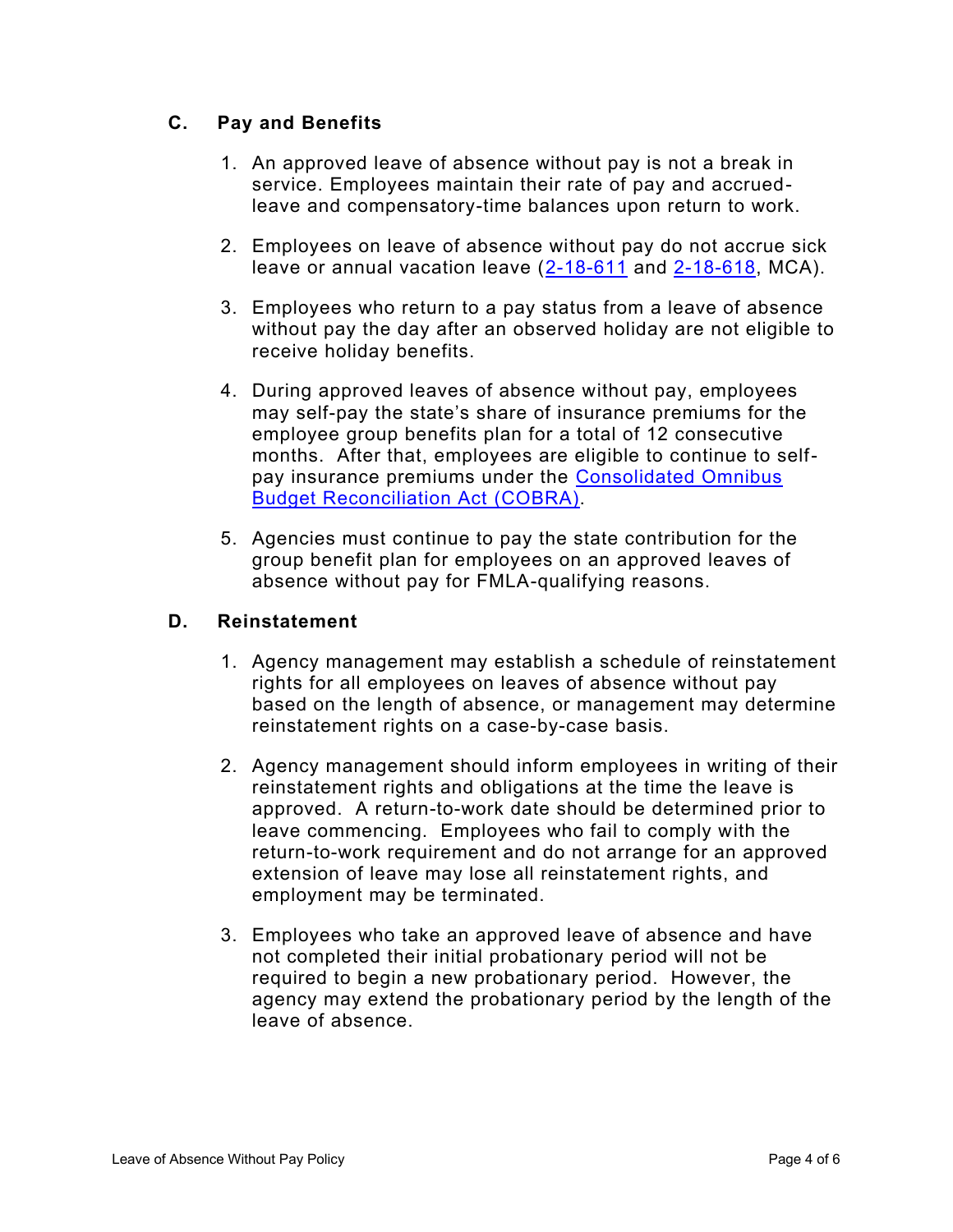## **E. Seasonal Employees**

Seasonal employees are considered to be on an approved leave of absence without pay between seasons.

# **F. Payroll Records**

- 1. Agency management must maintain leave documentation for requests and use of leaves of absence without pay.
- 2. The Department of Administration central payroll office maintains employees' leave accrual and usage records.

## **IV. Resources**

## **A. Montana Code Annotated:**

- 1. Annual Leave  $-2-18-611$ , MCA
- 2. Sick Leave [2-18-618,](https://leg.mt.gov/bills/mca/title_0020/chapter_0180/part_0060/section_0180/0020-0180-0060-0180.html) MCA
- 3. Entitlement to Leave of Absence [10-1-1006,](https://leg.mt.gov/bills/mca/title_0100/chapter_0010/part_0100/section_0060/0100-0010-0100-0060.html) MCA
- 4. Mandatory Leave of Absence for Employees Holding Public Office  $-39-2-104$ , MCA
- 5. Absence Because of Illness not Chargeable Against Vacation Unless Employee Approves - [2-18-615,](https://leg.mt.gov/bills/mca/title_0020/chapter_0180/part_0060/section_0150/0020-0180-0060-0150.html) MCA

## **B. State Policy**

- 1. Family and Medical Leave Act Policy
- 2. Sick Leave Policy
- 3. Annual Leave Policy
- 4. Overtime and Non-Exempt Compensatory Time Policy
- 5. Exempt Compensatory Time